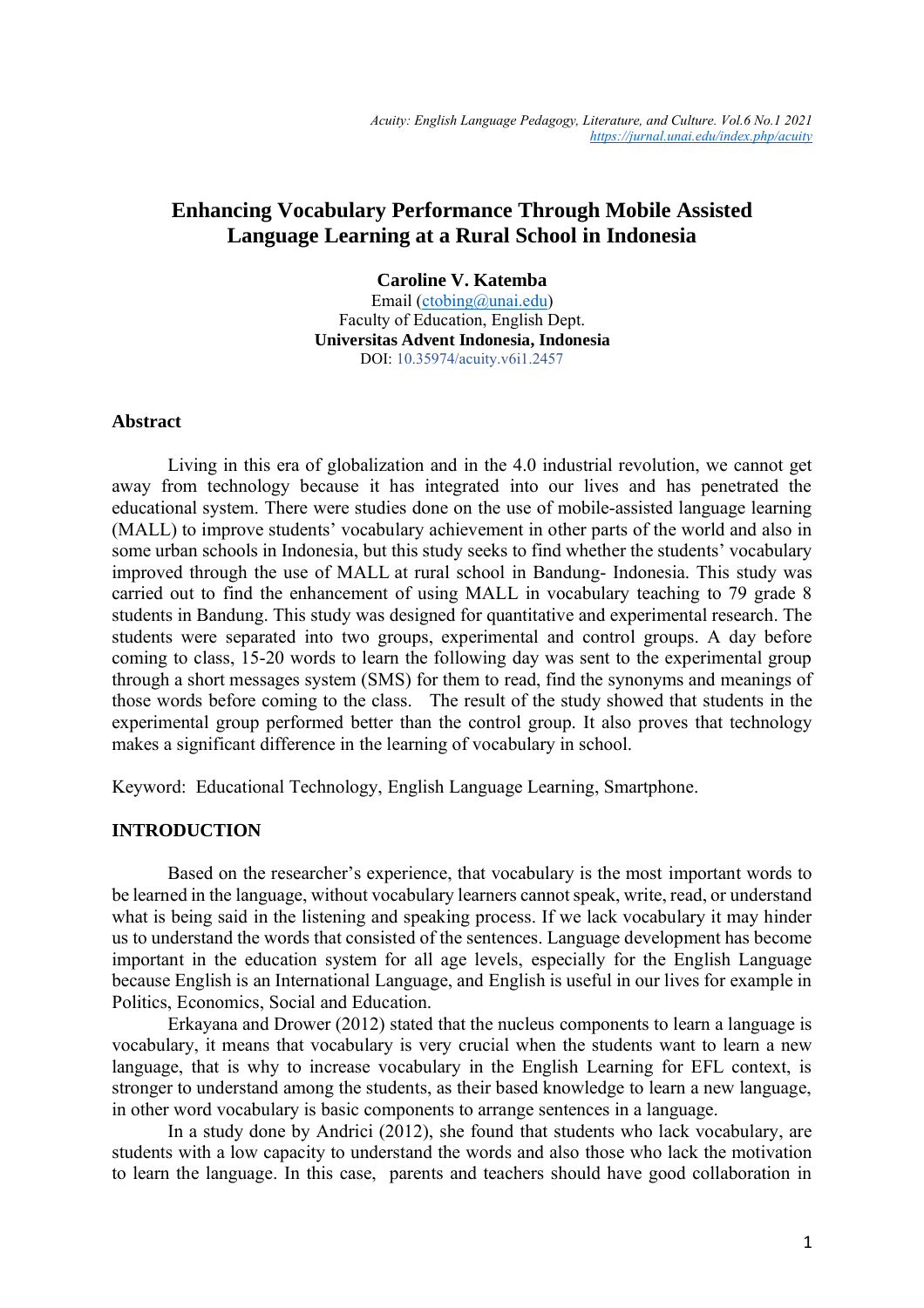giving motivation to their children/ students. At school, the teacher should use the attractive and interesting method in teaching, and the parents should push and motivate the children t learn.

When learning English, especially vocabulary, Indonesian students frequently encounter problems because English varies in its structure, pronunciation, and vocabulary from Bahasa Indonesia (the Indonesian language) (Katemba, 2019). Furthermore, Tanjung (2011) explains that students have a hard time learning vocabulary. They lack motivation, making them not interested in learning vocabulary and most of the students cannot memorize the vocabulary, because they have a low intelligence quotient (IQ). Therefore, to motivate the students to learn their vocabulary, this study sent target words (the vocabulary) to students directly to their Mobile Phones in a form of Sending Messages. Moreover, Daniella (2013) said that words are the currency of communication it means that vocabulary is really important for communication.

Based on the importance and the problems in learning vocabulary above, there are many strategies and techniques to help students and teachers in learning English, one of the ways that can help teachers in teaching vocabulary and that can help students in learning, is the use of mobile phones which are dominant in most student's life. They are not just communication devices anymore, they are useful computers that fit into students pockets, always with them so nearly always on, and can be used in any kind of learning (Prensky, 2005).

Huang (2012), investigated that technology has brought about a new type of learning a language called MALL (Mobile Assisted Language Learning). It has become a really interesting strategy for learners. Applying a kind of technology in learning language is a great chance for the students because they learn the technology, they also can use the technology in their learning, it means they use their time inappropriate activities with their mobile phone while they use it as a tool of communication. Besides, Katemba (2020) stated that schools demand teachers to use technology fluently especially in the classroom at the time of teaching.

Basoglu and Akdemir (2010) conducted a comparative study of vocabulary learning with mobile phones and with paper flashcards of undergraduate students' at Turkish. The experimental group used the vocabulary program on the phones to study the target words for six weeks in their extracurricular hours while the control group worked on the same words on paper flashcards during the same time. Their findings reveal that "vocabulary learning programs running on mobile phones improved students' acquisition of English vocabulary more than a traditional vocabulary learning tool, flashcards" So, for knowing this case the researcher intended to find out an alternative method for teaching vocabulary to young learners by using a mobile phone in increasing the vocabulary of the learners by helping them to memorize the words easily and enjoyable.

This study is entitled " Enhancing Vocabulary performance Achievement through Mobile Assisted Language Learning at a Rural school in Indonesia. This study poses a challenge to traditional, and formal ways of teaching and learning methods that learning a language or vocabulary may take place also outside the classroom with the use of MALL. Kukulska‐Hulme (2012), claimed that Mobile technology introduces greater flexibility into classroom teaching and it takes learning out of the classroom, often beyond the reach and control of the teacher. Therefore, this study is the focus to answer the following research questions: (1). Does mobile phone SMS improve students' vocabulary performance? (2). "*Is there any significant difference in the performance between students who were taught using MALL and the students who were taught using the conventional method".* The hypothesis tested in this study were (1). "*There is no significant difference in the performance between students who were taught using MALL and the students who were taught using the conventional method". (2).* "*There is a significant difference in the performance between students who were*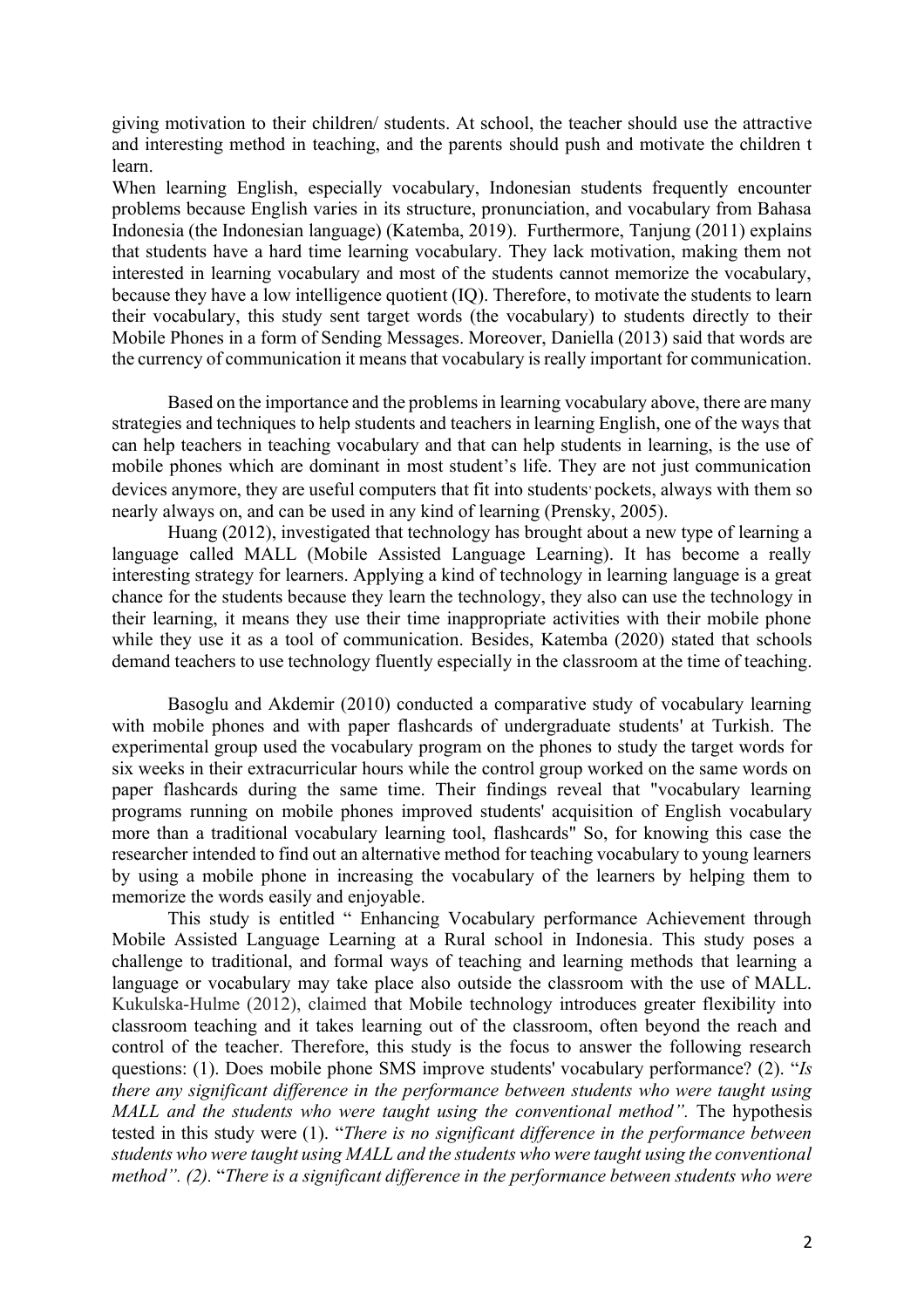*taught using MALL and the students who were taught using the conventional method"* To be able to answer the question the following research methodology applied.

#### **METHODOLOGY**

This study used an experimental design to see whether Mobile Assisted Language Learning (MALL) technique enhancing students' Vocabulary performance. The method of this research used pre-test and post-test, to check the group's performance before and after the treatment begins. The difference between the Experimental group and the control group was the treatment given. The Experimental group used the MALL technique, while the control group used the conventional method.

#### **Population**

The population in this research is all students in grade 8, and the sampling in this research uses two classes, which both are from grade 8 students. Both samples are taught by the same teacher. The first class was the experimental group, while the second class was the control group. The researcher did the study at SMP Advent Setiabudi Bandung in West Java Bandung. The students participated in the study for 14 weeks which is equivalent to 40 hours of classroom meetings.

#### **Research Instrument**

The instrument of the study was a vocabulary test which was administered at the beginning and the end of the program. The researcher constructs the vocabulary test by having it pilot tested to the 30 participants who are not included in the study for its validity, reliability, discrimination index and its index of the difficulty level of the instrument used. The interpretations of each criteria's: the reliability, validity, discrimination index, and the index of difficulty level are found in the appendix of this paper.

#### **Data Gathering Procedures**

In gathering the data needed as explained previously that the instruments (or each item) were pilot tested to measure the validity, reliability, level of difficulty, and discrimination of the instrument. If the instrument is valid and reliable, it can be used for the research instrument. The result of the pilot test was computed and analyzed then the items were selected to be used for the instrument in the study. The pre-test was administered to the students before they join the programs.

#### **Treatment**

After administering the pre-test, the treatments were given to the experimental group, but in the control group, they were treated using the conventional method, both groups used the textbook from the school. The following were several steps in using Mobile Phone as MALL method, for the experimental group: (1). The teacher introduced the lesson and the use of Mobile Phones as the MALL method to the students. (2). The teacher sends the SMS about ten of the new vocabularies/words from the student's textbook that the students had to memorize before the meeting. (3). The teacher asked the students to retell the vocabularies that they had received the night before the meeting. (4). The teacher discussed and explained the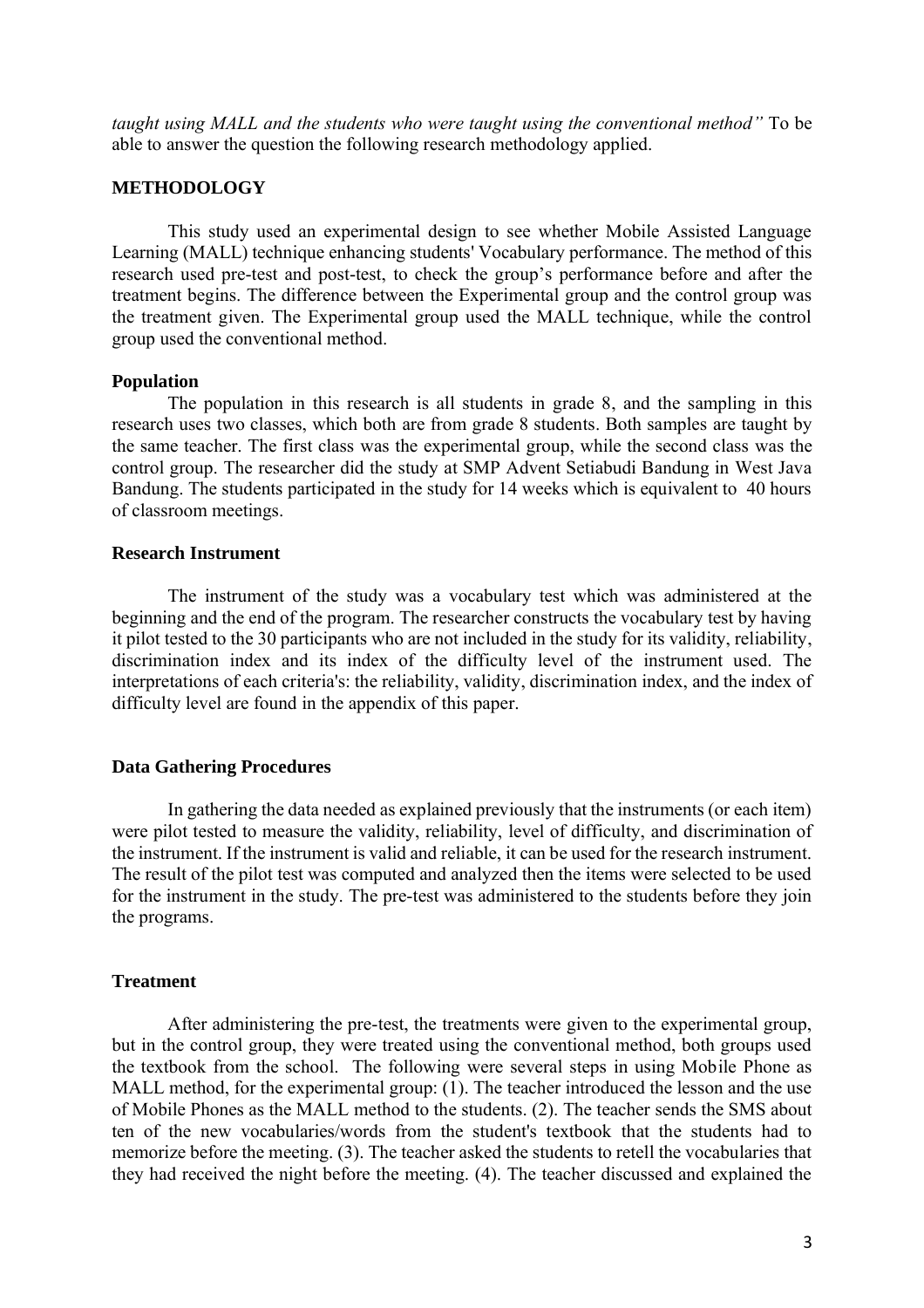vocabularies/words that were included in the lesson for that day, taken from the student's text book. (5). After the explanation, the students had to do the worksheet that has been prepared by the teacher, for measuring the student's understanding of the use of vocabularies/words in the sentences. (6). The teacher checked the result of the student's work and their achievement. After the treatments, a post-test was conducted to find out whether the use of the MALL method made an impact on the student's vocabulary improvement. The post-test instrument was multiple choice forms and it consisted of 40 questions.

#### **RESULT AND FINDINGS**

In analyzing the data, the researcher analyzed it from the pre-test and post-test scores of the experimental and the control groups. Before analyzing the data through normality and homogeneity data the researcher calculated first the mean standard deviation and gain score. The data was calculated through Excel and SPSS computer software programs in the campus laboratory. The calculated data can be seen in the table. 1

|                 | <b>Experimental Group</b> |               | Control Group |               |
|-----------------|---------------------------|---------------|---------------|---------------|
|                 | Mean                      | St. Deviation | Mean          | St. Deviation |
| Pre-test        | 20.125                    | 6.750         | 20.692        | 5.648         |
| Post-test       | 37.075                    | 2.903         | 25.102        | 5.245         |
| Normalized Gain | 0.805                     | 0.167         | 0.295         | 0.328         |

Table 1. The Result of Pre-test, Post-test, St. Deviation, and Normalized Gain

Table 1 shows the excel calculation of the mean and standard deviation in students' performance on the vocabulary enhancement, The mean of the experimental group on the pretest is 20.125 with a standard deviation of 6.750, and the post-test it is 37.075 with a standard deviation of 2.903, based of the experimental data show that have normalized gain 0.805 with standard deviation is 0.167. while the mean of the control group on the pre-test is 20.692 with a standard deviation of 5.648 and post-test it is 25.102 with a standard deviation is 5.245, based on the control group data shown that the control group have normalized gain of 0.295 with standard deviation it is 0.328

The Gain of the test has been conducted on both groups that were based on the pre-test and post-test results of each group. The researcher discovered for the control group it is 0.295 and for the experimental group, it is 0.805. It already showed that there is an improvement for both the experimental and the control group after the treatment. However, the conclusion should be drawn after the statistical process, to see the significant difference between the two groups.

To calculate the significant difference between the two groups, the normality test needed to be done to direct the kind of statistical to be used. The researcher used SPSS to calculate the normality of the data in examining the probability distribution of the data. The result for the normality test is then calculated as shown in table 2.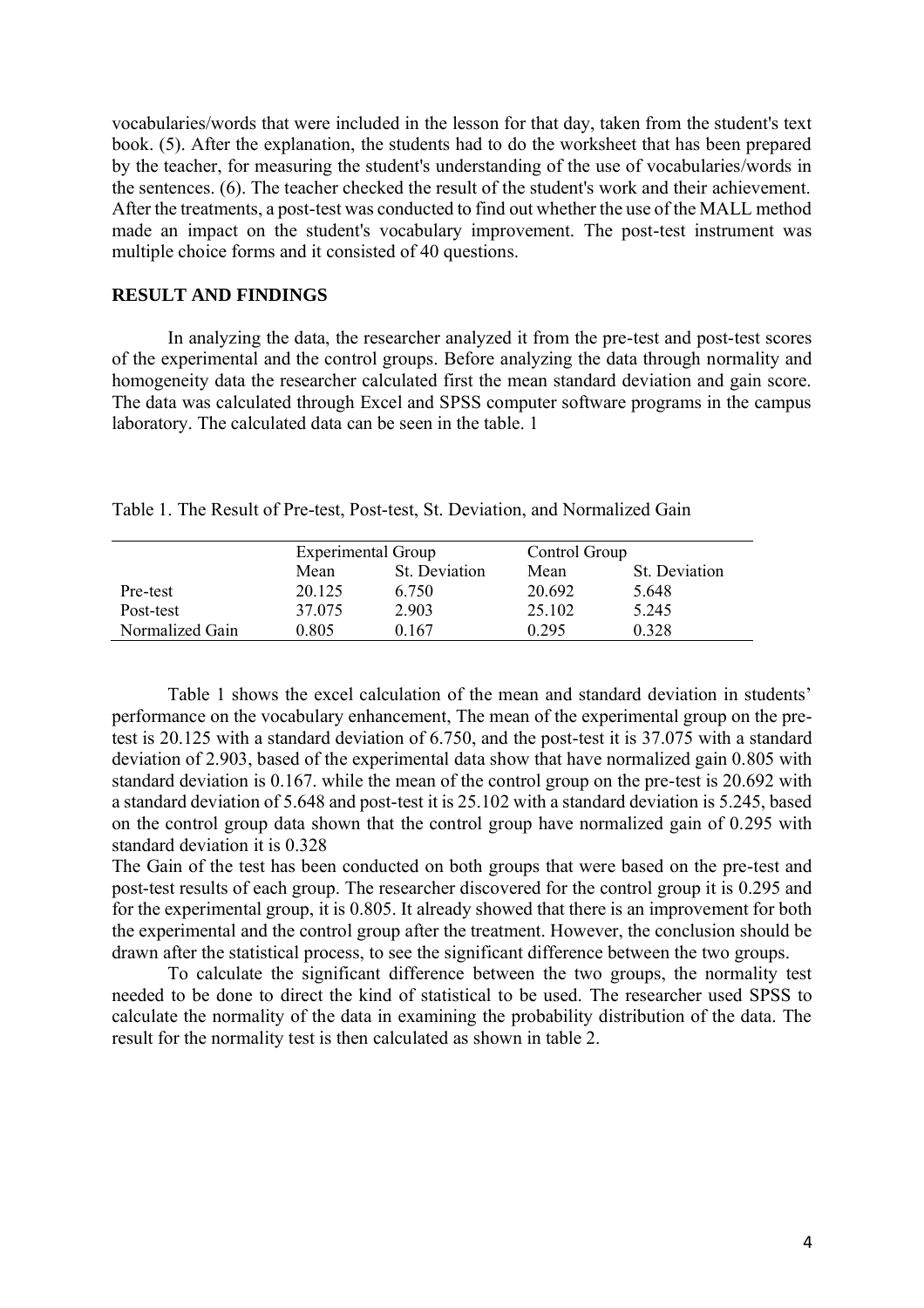|      |                             | Kolmogorov-Smirnov <sup>a</sup> |    |         | Shapiro-Wilk |    |      |
|------|-----------------------------|---------------------------------|----|---------|--------------|----|------|
|      | Kelas                       | Statistic                       | Df | Sig.    | Statistic    | df | Sig. |
| Gain | Class Control               | .167                            | 39 | .008    | 912          | 39 | .005 |
|      | Class Experimental $_{099}$ |                                 | 40 | $200^*$ | 938          | 40 | .029 |

Table 2. The Result of the Normality test

a. Lilliefors Significance Correction

\*. This is a lower bound of the true significance.

Based on the data above, data is normally distributed if both data have  $\rho$  value (sig) larger (>) than  $\alpha$ =0.05 and data is not normal if *p* value smaller (<) than  $\alpha$ =0.05. And based on the result from the table above, the result of the calculation is Asymp. sig. (2-tailed) a value of Sig (.029) for the data score on the experimental group, and a value Sig (.005) for the data score on a group class. Since both of the values is smaller than the alpha (Asymp. Sig,  $>$ 0.05), it can be concluded that the data of the experimental group and the control group were not normally distributed.

Based on the result of the data above, since the data was not normally distributed, therefore the researcher used the Non-Parametric Test.

For that the researcher set two assumptions to know whether the hypothesis is accepted or not: If, pValue (Sig.)  $\leq \alpha$  (.050): Ha is accepted, Ho is rejected. It means there is a significant difference in the improvement, between students who were taught using MALL and students who were taught using the conventional method

If, pValue (Sig.)  $\ge \alpha$  (.050): Ha is rejected, Ho is accepted. It means there is no significant difference improvement between students who were taught using MALL and students who were taught using the conventional method.

The result calculation can be seen in the following table: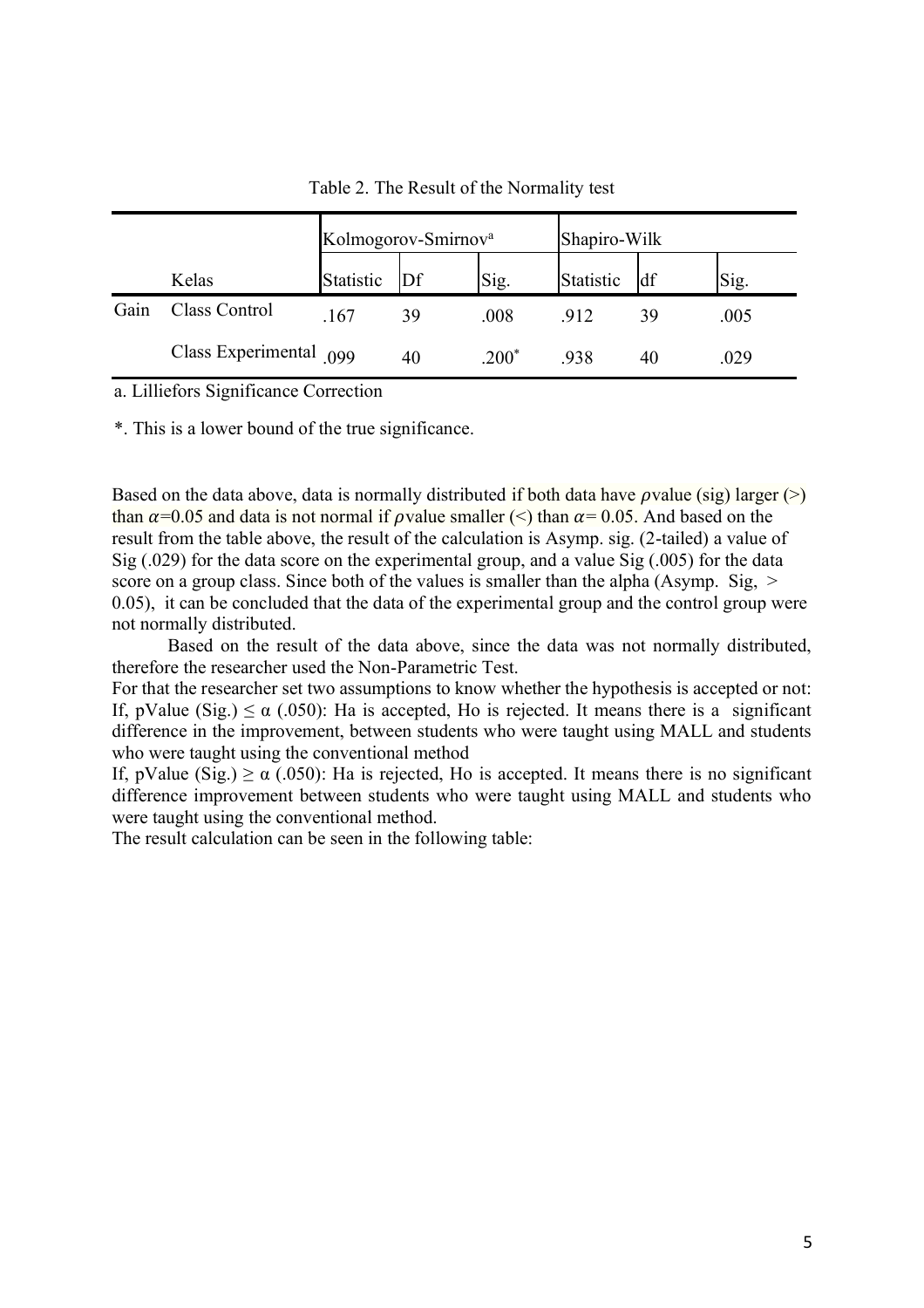|                        | Gain     |
|------------------------|----------|
| Mann-Whitney U         | 18.000   |
| Wilcoxon W             | 798.000  |
| Z                      | $-7.473$ |
| Asymp. Sig. (2-tailed) | 0.000    |

a. Grouping Variable: Kelas

Based on the data in table 3, shows that Sig.  $(0.000) \le \alpha (0.05)$ . It means that Ho is rejected. Therefore, it is concluded that *there is a significant difference in the performance between students who were taught using MALL and the students who were taught using the conventional method*. Thornton &Houser (2005) said that using Mobile Phone as one of the types of MALL technique can improve students' vocabulary. So, the result of this study using Mobile Phone as one of the MALL technique at SMPN 1 Parongpong, Bandung, West Java showed that there is an improvement in students' vocabulary achievement

#### **DISCUSSION**

The result and findings section shows that there is a significant difference in the performance between students who were taught using MALL and the students who were taught using the conventional method, it shows in table 1 on the data of pre-test, post-test, a normalized gain of the Experimental and the Control group. Seyyedrezaeia, Kazemib, & Shahhoseinic, (2016) in their 12 weeks study entitled Mobile Assisted Language Learning (MALL): An Accelerator to Iranian Language Learner's Vocabulary Learning found that the experimental group successfully performed much better than the control group. Similarly in the experiment of Lu (2008); Thornton & Houser, (2005); Kennedy and Levy (2005) they sent 9-10 words in new contexts through SMS to their mobile phones. The results revealed that the words sent were very helpful in vocabulary learning. Also Thornton and Houser (2005). Using mobile phones in their study on English education in Japan. They compared the effect of different vocabulary learning modes, one using paper material and the other supported by mobile phones, and the results showed that the mobile phone group gained significantly more vocabulary than the paper group. Those studies showed that students who were treated with MALL performed better in their vocabulary enhancement, and the use of the MALL method in teaching is very helpful, supported the students' in learning. Burston (2012) claimed that Mobile devices have brought a vast number of learning possibilities that are convenient and compatible to the mobile lifestyle and it can be supported by the teacher and students in learning, including learning a new language. Therefore, the result in this study showed that there is significance in enhancing students' Vocabulary Performance through Mobile Assisted Language Learning (MALL) at Grade VIII Students.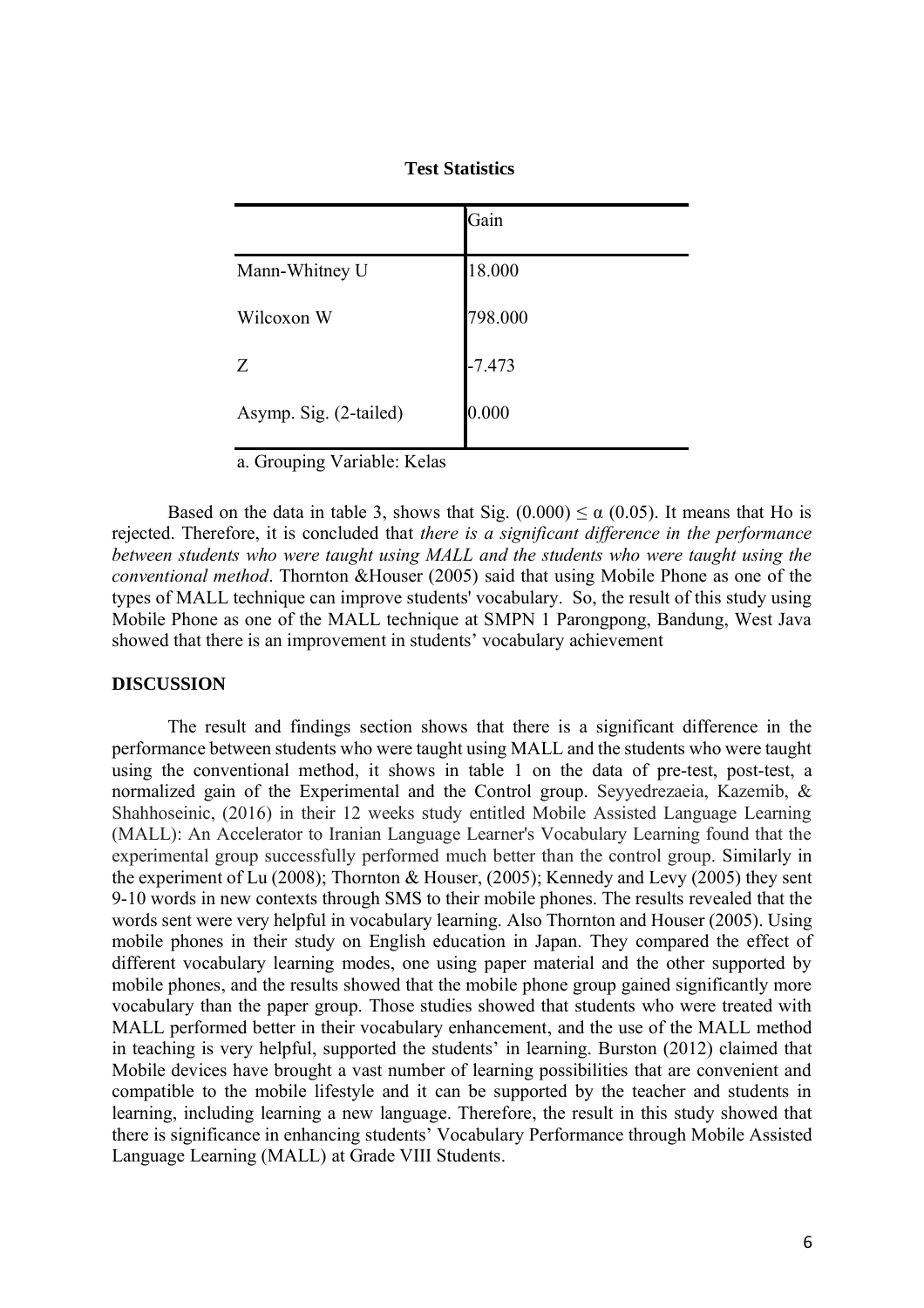#### **CONCLUSION**

After a thorough analysis of the data gathered, as discussed previously, the researcher can conclude that: "*There is a significant difference in the performance between students who were taught using MALL and the students who were taught using conventional method* Furthermore, the researcher concludes that there is a significant enhancement of using and teaching through Mobile Phone as a kind of MALL techniques to improve students' performance in vocabulary, as it can help the students to learn unconsciously, enjoyable, and they can use the vocabulary to construct a sentence that they can use it in their daily life communication.

#### **REFERENCES**

- Andrici, A.(2012), Enriching students' vocabulary by using word wall strategy. Solok Selatan: Program Study Pendidikan Bahasa inggris.
- Basoglu, E. B., & Akdemir, . (2010). A comparison of undergraduate students' English vocabulary learning: Using mobile phones and flashcards. The Turkish Online Journal of Educational Technology, 9(3), 1–7.
- Burston. J.J (2012) Mobile language learning: Greeting IT to work. In.J.Burston, F. Doa & D. Tsagari, foreign language instructional technology (pp. 81-99). Nicosia, Cyprus: University of Nicosia Press.
- Daniella. P. (2013). The Teaching of Vocabulary in the primary School Foreign Language Classroom. GRIN Verlag, 2013
- Erkayana, O, R, & Drower, 1.5 (2012). Perception of an EL learner on vocabulary development. International Journal of Special Education, 27 (1), 81-92
- Huang, Y. M., Huang, Y. M., Huang, S. H., & Lin, Y.T. (2012). A ubiquitous English vocabulary learning system: Evidence of active/passive attitudes vs. usefulness/ease-of-use. Computers & Education, 58(1), 273–282.
- Katemba, C., V. (2019), Students' Vocabulary Enhancement at Grade 10: A Comparative Study Using CALL & MALL in Indonesia. *CALL-EJ, 20(1), 87-114[. http://callej.org/journal/20-1/Katemba2019.pdf](http://callej.org/journal/20-1/Katemba2019.pdf)*
- Katemba, C. V. (2020). Teachers' Perceptions in Implementing Technologies In Language Teaching and Learning in Indonesia. *Acuity: Journal of English Language Pedagogy, Literature, and Culture*, *5*(2), 123-136. https://doi.org/10.35974/acuity.v5i2.2299
- Kukulska‐Hulme, A. (2012). Mobile‐Assisted language learning. *The encyclopedia of applied linguistics*, 1-9.
- Levy, M., & Kennedy, C. (2005). Learning Italian via mobile SMS. In A. Kukulska- Hulme & J. Traxler (Eds.), Mobile learning: A handbook for educators and trainers (pp. 76– 83). London: Routledge
- Lu, M. (2008). Effectiveness of vocabulary learning via mobile phone. Journal of Computer Assisted Learning, 24(6), 515-525.

Prensky, M. (2005). What can you learn from a cell phone? Almost anything! The innovate gateway.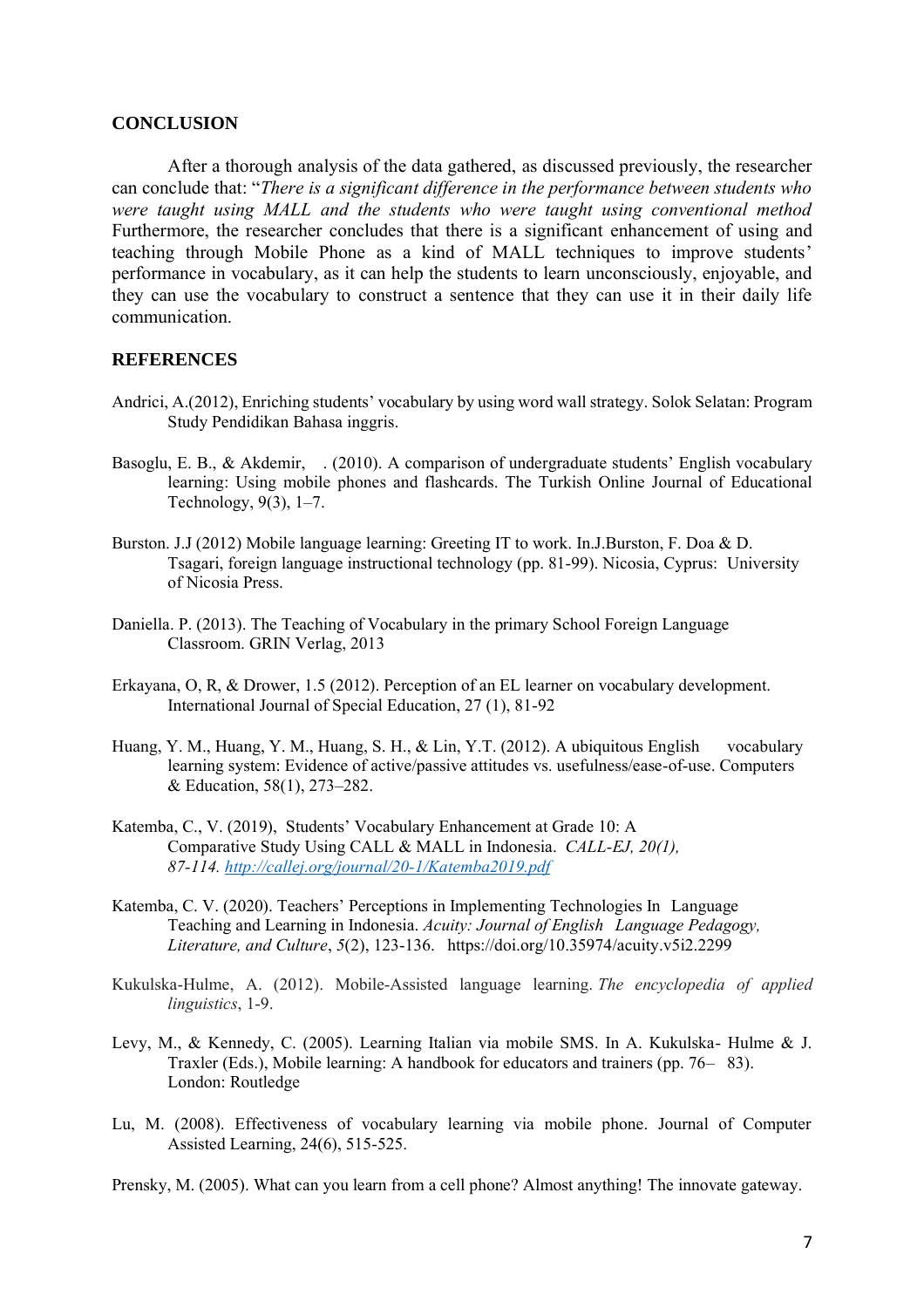- Seyyedrezaeia, S. H., Kazemib, Y., & Shahhoseinic, F. (2016). Mobile-Assisted Language Learning (MALL): An Accelerator to Iranian Language Learner's Vocabulary Learning Improvement. *International Journal of research in Linguistics, Language Teaching, and Testing*, *1*, 7-13
- Tanjung, A. S. (2011). Reinforcing students Vocabulary through Scrabble game. Jakarta: Universitas Negri Islam Syarif Hidayat tullah.
- Thornton, P., & Houser, C. (2005). Using mobile phones in English education in Japan. Journal of Computer Assisted Learning, 21(3), 217-228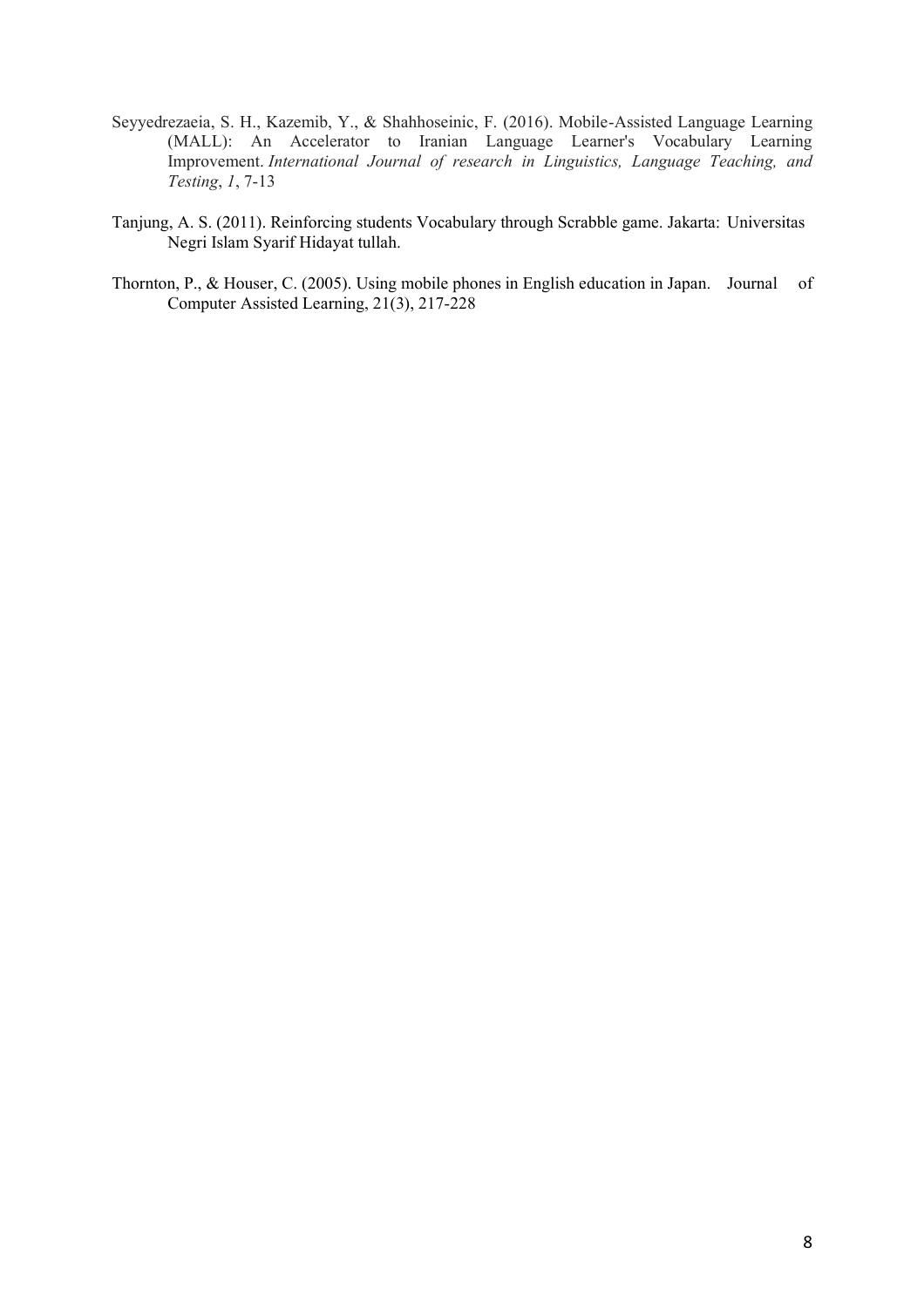# Appendix

| Coeffisien Validity        | Interpretation |
|----------------------------|----------------|
| $0.90 < r_{xy} \leq 1.00$  | Very Good      |
| $0.70 < r_{xy} \leq 0.90$  | Good           |
| $0.40 < r_{xy} \leq 0.70$  | Average        |
| $0.20 < r_{xy} \leq 0.40$  | Low            |
| $0.00 < r_{xy} \leq 0.20$  | Very Low       |
| $r_{\chi\gamma} \leq 0.00$ | Not Valid      |

# Table 1. Interpretation of Coefficient Validity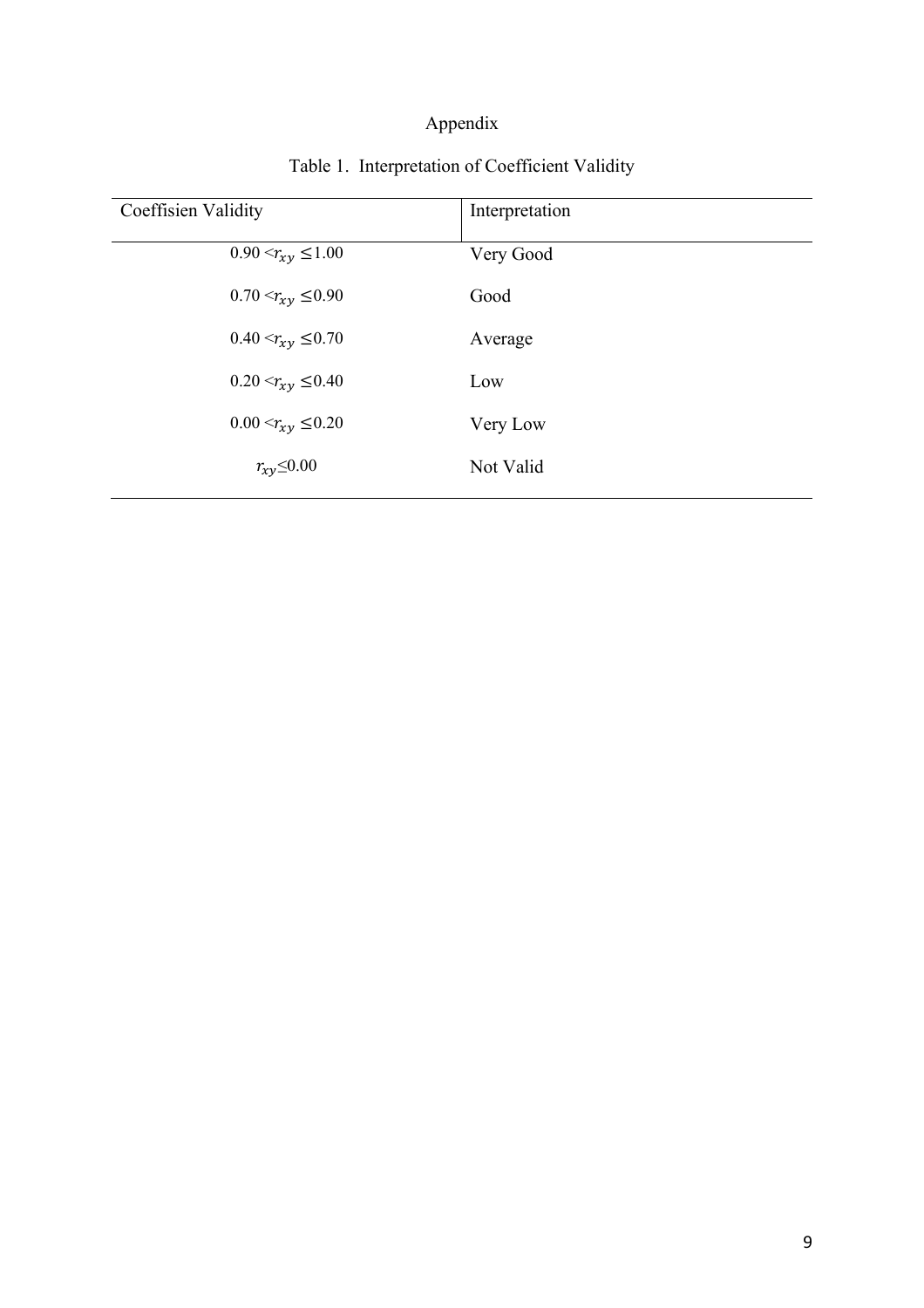| Coeffisien of Reliability | Interpretation of Reliability |
|---------------------------|-------------------------------|
| $0.90 < r_{xy} \leq 1.00$ | Very Good                     |
| $0.70 < r_{xy} \leq 0.90$ | Good                          |
| $0.40 < r_{xy} \leq 0.70$ | Average                       |
| $0.20 < r_{xy} \leq 0.40$ | Low                           |
| $r_{xy} \leq 0.20$        | Very Low                      |

## Table 2 Interpretation of Coefficient reliability

**Table 3. Criteria of Discrimination Index** 

| Discrimination Index | Interpretation |
|----------------------|----------------|
| ${}_{0.005}$         | Very Bad       |
| $0.00 - 0.20$        | Poor           |
| $0.21 - 0.40$        | Satisfactory   |
| $0.41 - 0.70$        | Good           |
| $0.71 - 1.00$        | Excellent      |
|                      |                |

### **Table 4** Criteria for Difficulty Level

| Index of Difficulty | Difficulty Degree |
|---------------------|-------------------|
| $0.70 - 1.00$       | Easy Item         |
| $0.30 - 0.70$       | Moderate Item     |
| $0.00 - 0.30$       | Difficult Item    |
|                     |                   |